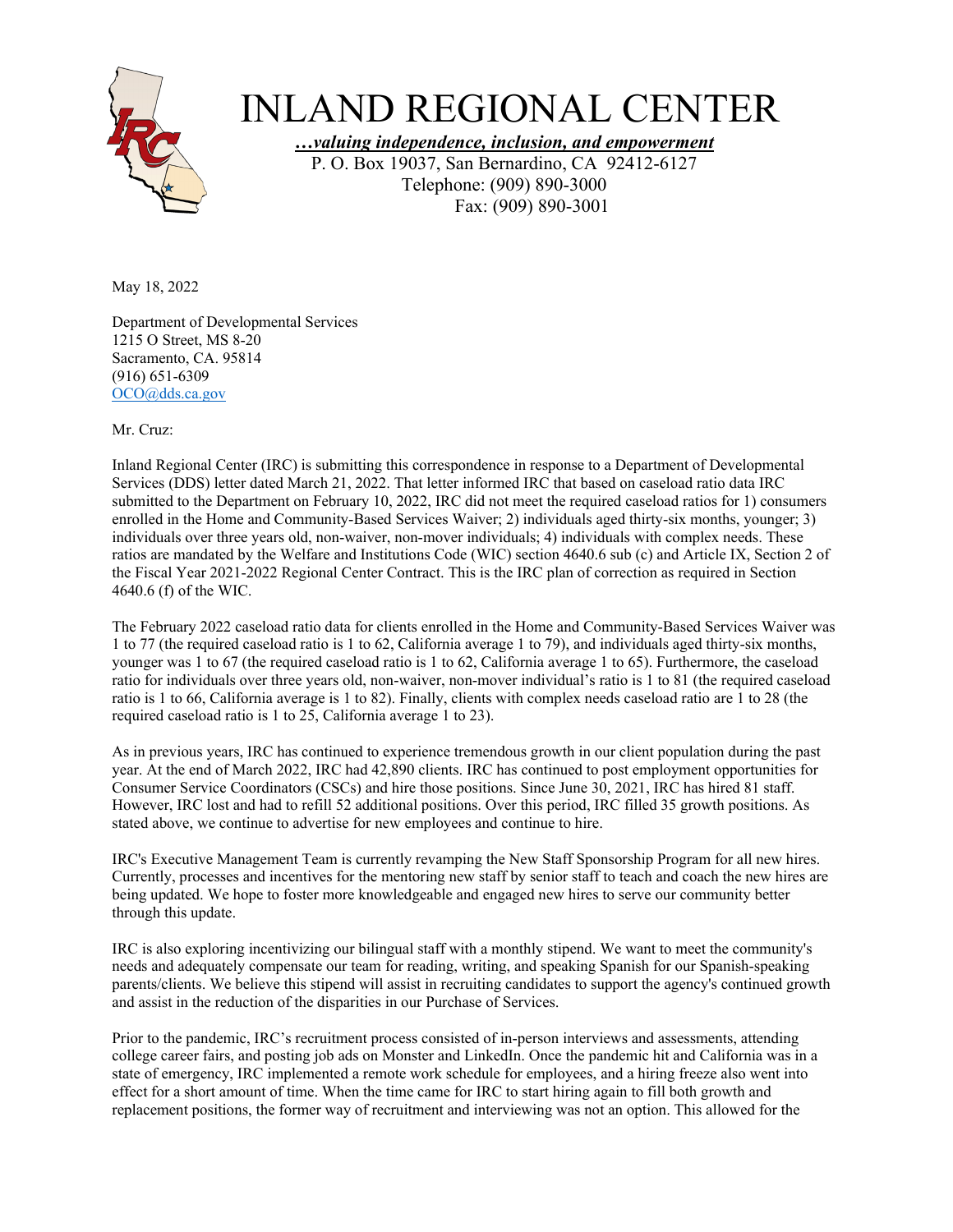Human Resources (HR) department to develop a new digital recruitment process where video and virtual interviews have become the new normal for the agency. Managers were trained on the new virtual interview process, and candidates were asked to submit assessments online, both from the comforts of their own homes.

While many positives have come from virtual recruitment, it also brought a few challenges. There are often connection and communication issues with virtual interviews should there be a glitch with the sound or video. It could also make it difficult for a candidate to build rapport with a hiring manager if someone is uncomfortable speaking on camera.

A remote work schedule also increased the need for more flexible candidates who would be able to train and learn a new job using unfamiliar platforms such as Microsoft Teams. After almost two years of virtual recruitment and interviewing, IRC had hired over 80 new employees and opened more than 30 new growth positions— during a challenging time when many companies worldwide were either forced to shut down or downsize.

On March 28, 2022, IRC posted a notice to clients, families, staff, and community members soliciting input on bringing caseloads into compliance to inlandrc.org. They were given the option to submit opinions via email, fax, survey, or regular mail. A copy of the DDS letter dated March 21, 2022, was provided as well to the community.

On March 29, 2022, a caseload ratio survey in English and Spanish was posted to all of IRC's social media platforms to solicit ideas. Parents, clients, vendors, and community partners were also given the opportunity of attending one Public Meeting on April 21, 2022, at 4 pm, via Zoom.

The topic was also brought up at the April 18, 2022, Vendor Advisory Committee (VAC) meeting, but no feedback was provided.

State Council on Developmental Disabilities (SCDD) was asked for input regarding the current caseload ratio via email on March 23, 2022, which went unanswered.

On March 23, 2022, all IRC Community Based Organizations (CBOs) receiving grant funding from the Department of Development Services (DDS) were asked for email input regarding the current caseload ratio. Only the Autism Society of the Inland Empire (ASIE) had responded at the time of this report. ASIE noted that appropriate staffing funding across the entire Regional Center system seems to be the primary barrier to lowering the caseload ratio.

An email was sent to all staff at IRC on March 24, 2022, that asked the following question:

*Considering that the additional funding requested to hire more CSCs to lower the current caseload ratio was not included in the previous budget, how can IRC reduce the caseload ratio moving forward?*

Staff response to the aforementioned question is recorded, unedited, in Appendix A.

The English and Spanish caseload ratio survey posted to inlandrc.org and social media received no response with suggestions that directly relate to lowering the current caseload ratio.

In speaking to families on April 21, 2022, via Zoom, no public input was given after a brief presentation was provided. Twelve parents of IRC clients attended the meeting.

Sincerely,

Lavinia Johnson Executive Director

Copy: Cameron Page, IRC Nancy Bargeman, DDS Brian Winfield, DDS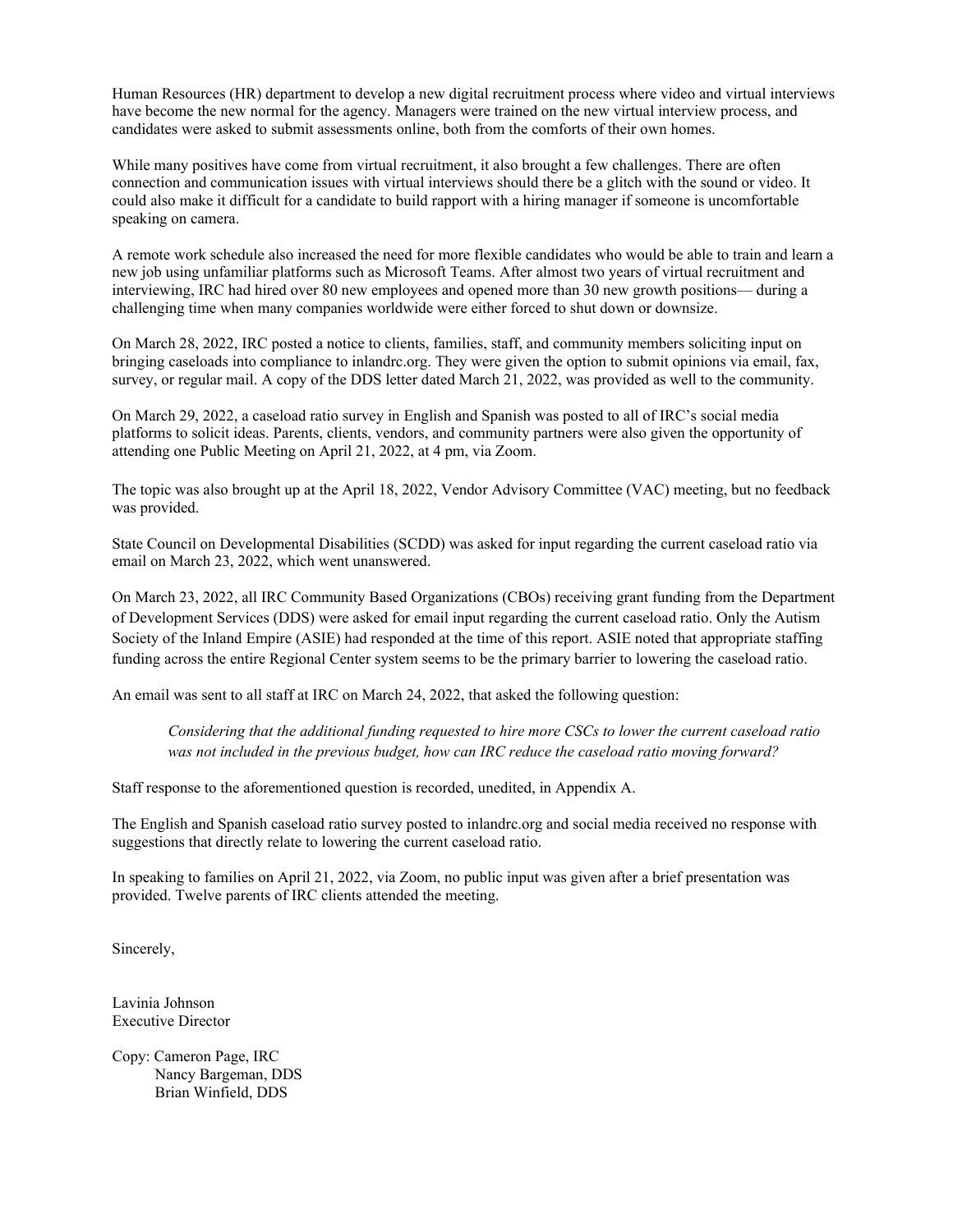## **Appendix A**

## **Staff Input Caseload Ratio- No edits**

*Question: Considering that the additional funding requested to hire more CSCs to lower the current caseload ratio was not included in the previous budget, how can IRC reduce the caseload ratio moving forward?*

- 1. I have always hoped that IRC would utilize interns to assist with caseloads and, as a social worker, I think this would be an excellent place to do an internship. You do not have to pay the interns and they can assist the CSCs with a lot of tasks. That's my two cents!
- 2. Well since there is no funding included in the previous budget for more CSC's to bring caseload ratios down the only viable and correct thing to do in my opinion would be for all PM's to take a caseload and for some of the directors to step into PM duties and executive director to step into director positions. There are some disparities however with some caseloads having higher numbers than others too. Another idea would be to look at eligibility and make eligible only those who truly need the help. There are many consumers who are made eligible that don't truly need services or their disability isn't severe enough to qualify yet they are made eligible. Perhaps distribute cases on to caseloads by way of their true needs and those without any needs beyond case management to caseloads that are specifically with no POS or desire for POS.
- 3. I think hiring more staff would assist with the caseloads, however, an increase in pay needs to be considered and bilingual pay is a must. This will help with recruitment and staff retention.
- 4. In my opinion, if a budget is not available to hire more CSCs to lower the case ratio, there is not much that can be done until a new budget can account for this need. However, I also believe that the solution should not be limited only to hiring more case managers. If the ultimate goal for reducing the case ratio is to improve the quality of service given to our consumers, then I believe that it would be helpful to consider ways to reduce or change the duties of the Case Managers, resulting in better quality of service being provided.
- 5. My first thoughts when seeing this email is….How many times is IRC going to ask this question? With all do respect…. We have been asked this question a couple times now within the last 10 years. I recall Keven Urtz going around to each unit and asking this question. Our team made suggestions than, He wrote them down and he was gone.. I also recall receiving an email a couple of years ago after that asking this same question. And nothing has changed. I know there were several suggestions made. Where are these suggestion going? Are they falling on deaf ears? Is IRC really wanting to fix this problem or are they just going through the motions to show DDS that management is trying … Maybe I should just ignore the email as nothing is really going to change anyway….What I have said in the past is that IRC should redistribute the cases by numbers and not by age groups. I know there are some units with csc only having 60 to 70 cases per caseload… make it to where each csc manages cases regardless of clients age. I am not entirely sure this will solve it all but we have not been able to even see what all was suggested by CSC in the past. It would be nice for the collected suggestions be shared with the case management staff and we decide as a agency of how this problem can be fixed. We have heard nothing and seen no improvement… We are drowning.. a lot of us need help. I hope this is not taken as disrespectful and rude but from a place of honesty, truth and my experience…
- 6. IRC needs to resolve the cost of living issue if this is the case. CSC's currently do not make what we are worth, and IRC expecting us to maintain a high caseload ratio despite appropriate compensation is extremely problematic.
- 7. The only way to reduce caseload ratio is to hire more staff. If the funding requested to hire more CSCs was not included in the previous budget, then perhaps an option would be to find ways for the agency to cut costs so that the savings could be applied to the staffing budget. One way to cut costs would be to have more CSCs work from home permanently. Perhaps certain criteria could be considered; for example, offering the option to make working from home permanent to CSCs who have worked at IRC a given length of time and/or who have proven they are just as productive - or more so - working from home as in the office. Now that most of us have switched to electronic files, printing isn't as necessary as it was. Having more CSCs switch to electronic files and work from home permanently would reduce utility costs & expenses related to maintaining office supplies. Electronic files are more efficient anyway, and they are generally safer with regard to maintaining confidentiality because there is less risk of files being lost or stolen in the field. For those who may be struggling with the transition from paper working files to electronic ones, perhaps a training could be offered to any staff who would like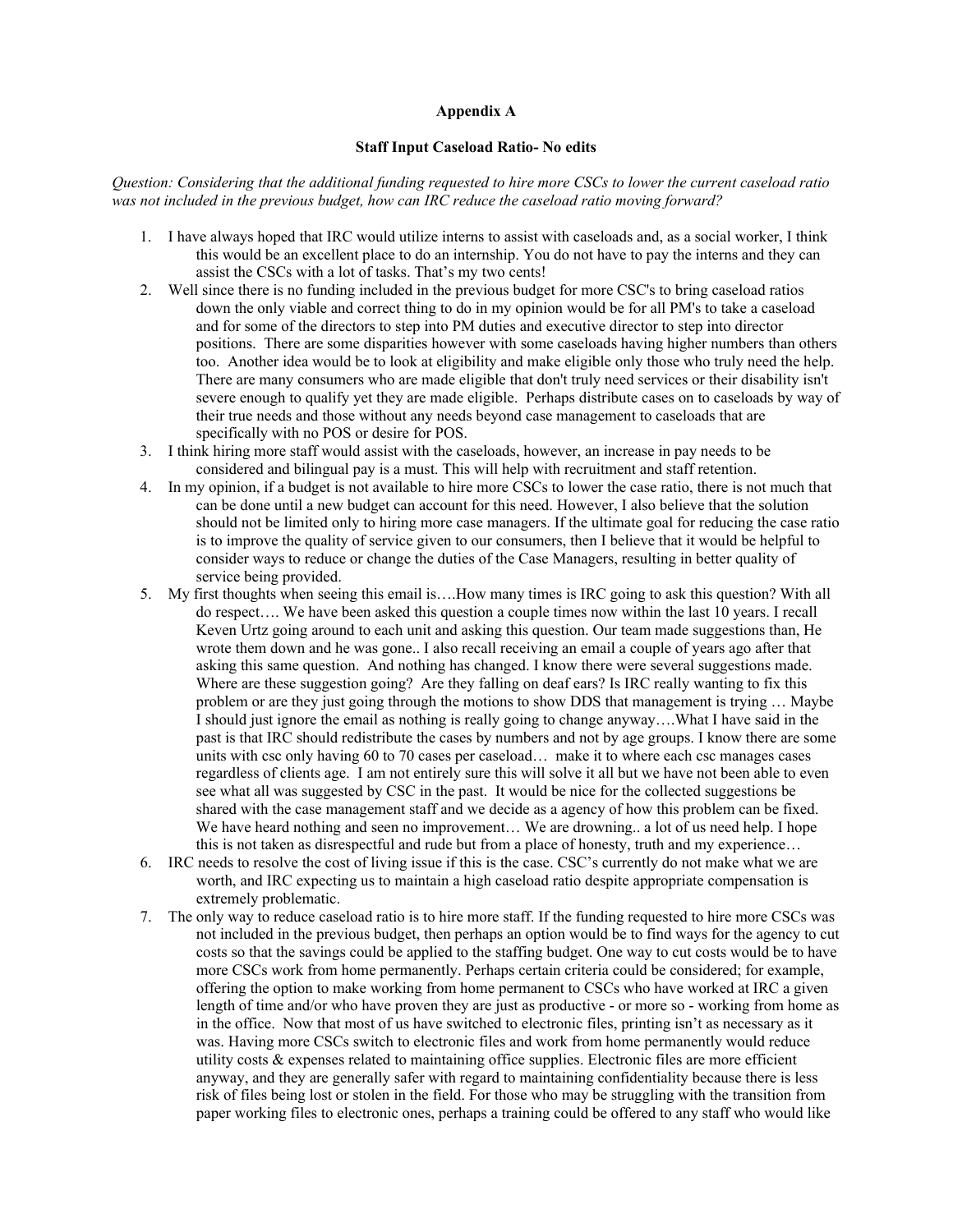to learn how to make that transition. I strongly believe that in order to realistically support CSCs who would like to work from home permanently, the agency needs to allow us to use our home printer and scanner. This will make working from home easier so that people won't feel the need to go into the office as much. To be completely frank, I believe trust plays a role in that; I think the agency needs to learn to trust us employees to continue to do our jobs in a professional manner. That means trusting that CSCs wouldn't use home printer/scanners irresponsibly and that we will uphold standards of confidentiality. To that end, a training on the fundamentals of case management, including the importance of maintaining confidentiality might also be considered. We have already been given two \$500 incentives to work from home, that more than covers the cost of purchasing a home office printer/scanner, a simple desk & other necessary office supplies. Although the incentives given to us were very helpful, I don't believe they're necessary going forward. Working from home cuts considerable costs for me from not having to drive to and from the office every day. It's also better for the environment, but that's besides the point. Finally, allowing more CSCs the option to work from home permanently, would free up more office space for those who prefer to be in the office. Those who end up going back to the office would turn in their Surfaces, which could then be stored and ultimately recycled to other CSC's who may be in need of one at a later time. This way the Surfaces won't ultimately be a wasted cost, (which would be the case if all staff are required to return to the office, as they would literally sit, unused), nor would the agency have to purchase a new one every time they turned around. Anyway, these are just a few ideas. Thank you for reaching out to us for our.

8. IRC should hire more CSC's to lower the current caseload. Or CSC's current pay rate should be considered at a higher rate for caseload ratio.

- 9. IRC should return to the model of a 2-week comprehensive training for all new staff. Unfortunately, because of multiple turnarounds (staff leaving) at IRC, sponsors have been in charge of training new staff multiple times over because the new staff are not receiving any upfront comprehensive training or preparation before being given their caseloads. This leads to over-loading sponsors and ultimately giving them two full-time responsibilities without any further incentives. If a sponsor can't fully care for their caseloads, their families suffer and/or it falls on the rest of the unit to assist in covering cases. And if a sponsor can't provide fulltime training to new staff, this leads the new staff to being unprepared to handle their own caseload…further leading to family's suffering from lack of support and ultimately new staff leaving from being overwhelmed and unprepared or requiring continued support from sponsors and case coverage from the rest of the unit. Of course, it is understandable, that not all staff learn the same and at their own pace. However, making sure they attend the prior 2 week training would be a huge help to frontload them with caseload management and IRC protocols. Another suggestion would be to offer a monetary incentive for each sponsor (only as staff are being trained). Not an ongoing inventive) per unit as they are taking on additional responsibilities any time new staff are hired.
- 10. In the last few years, our caseloads have increased (school age, especially) from consumer's being offered Regional Center services under "provisional eligibility" due to Covid19 protocols. These consumers do not have any official diagnosis, yet parents expect to receive all of the same resources and assistance that any other child on our caseload would be receiving. Furthermore, since these consumers do not have an official diagnosis, they're unable to receive behavioral services from their school or insurance, leading IRC to cover these costs as well. Parents also become frustrated that while they're eligible for Regional Center, they're unable to receive further specialized assistance in school or other programs. Pre-Covid, these cases would not have been eligible for Regional Center services. Now, CSC caseloads are increasing with these cases specifically when there's really no support to provide. These caseloads are also not being provided with any specific dates as to when they will be re-evaluated to determine if services should continue. If their deficits are low or none on the CDER, shouldn't we be providing a sooner assessment to determine if ongoing IRC services are even needed? Furthermore, many of our consumers continue to remain on our caseloads with very few to zero deficits on the CDER and/or family's do not want any IRC covered services. Suggestion to implement ongoing protocol to review cases with zero POS (within so many years), lack of communication from the family, and low to zero CDER deficits to determine if IRC services are still needed or if the case should be closed due to lack of required assistance from IRC. This would help to eliminate the families that keep IRC "just to have it", and insure that our jobs as CSCs remains impactful to the families and consumers that genuinely do want our ongoing support.
- 11. In the old days, program managers would carry a small caseload to help out and The directors would take on more of the pm responsibilities. It takes a village so to speak.